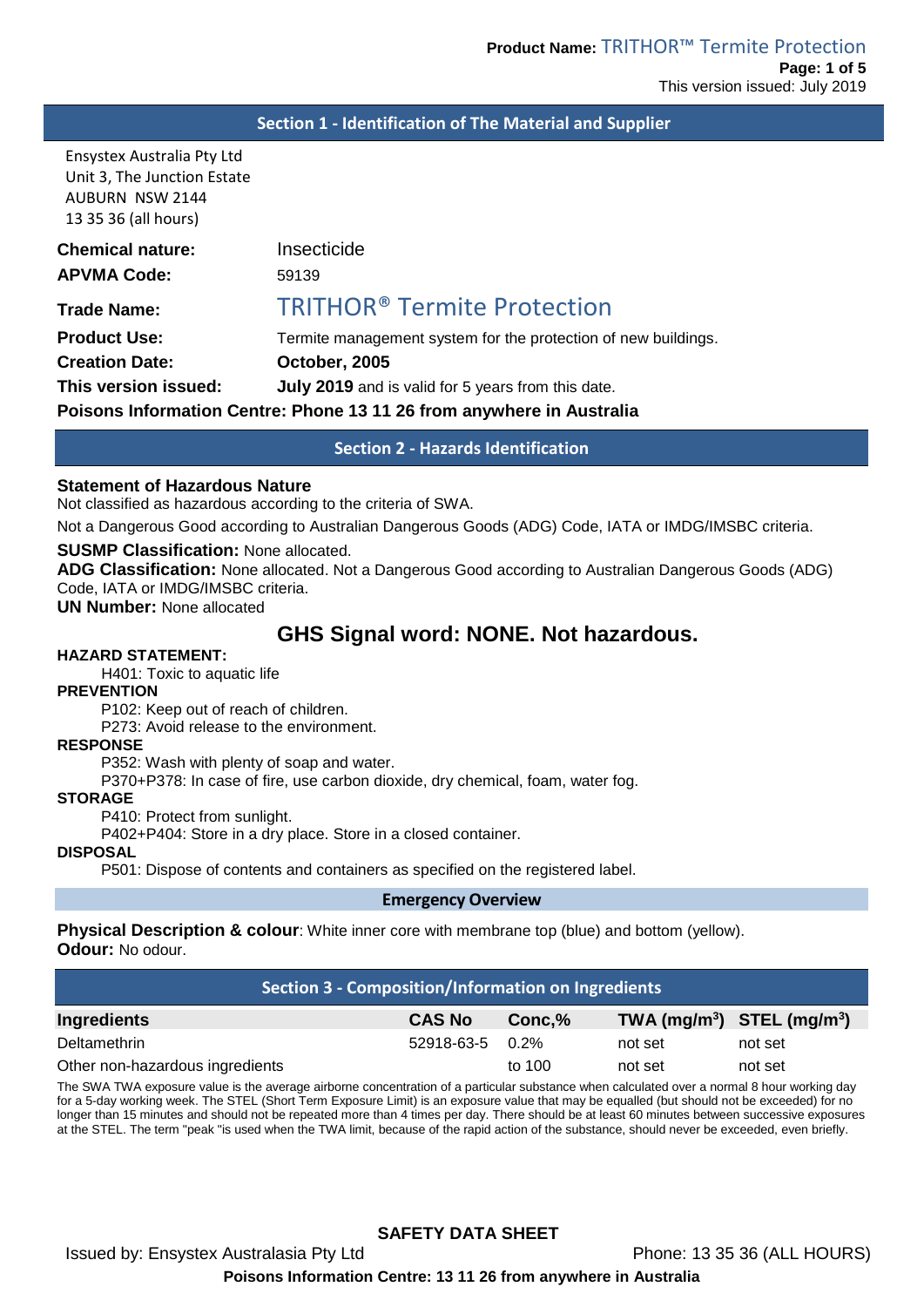## **Section 4 - First Aid Measures**

## **General Information:**

You should call The Poisons Information Centre if you feel that you may have been poisoned or irritated by this product. The number is 13 11 26 from anywhere in Australia and is available at all times. Have this SDS with you when you call.

**Inhalation:** First aid is not generally required. If in doubt, contact a Poisons Information Centre or a doctor. **Skin Contact:** Wash gently and thoroughly with water (use non-abrasive soap if necessary) for 5 minutes or until product is removed.

**Eye Contact:** If irritation does occur flush contaminated eye(s) with lukewarm, gently flowing water for 5 minutes or until the product is removed. Obtain medical advice if irritation becomes painful or lasts more than a few minutes. Take special care if exposed person is wearing contact lenses.

**Ingestion:** Wash mouth with water and give some water to drink. If symptoms develop, or if in doubt contact a Poisons Information Centre or a doctor.

**Section 5 - Fire Fighting Measures**

**Fire and Explosion Hazards**: The major hazard in fires is usually inhalation of heated and toxic or oxygen deficient (or both), fire gases. There is no risk of an explosion from this product under normal circumstances if it is involved in a fire.

Fire decomposition products from this product may be toxic if inhaled. Take appropriate protective measures. **Extinguishing Media:** In case of fire, use carbon dioxide, dry chemical, foam, water fog.

Do not use high volume water jet.

**Fire Fighting:** If a significant quantity of this product is involved in a fire, call the fire brigade.

| <b>Upper Flammability Limit:</b> | No data. |
|----------------------------------|----------|
| <b>Lower Flammability Limit:</b> | No data. |

**Autoignition temperature:** No data.

**Section 6 - Accidental Release Measures**

**Accidental release:** Unlikely due to product presentation. Does not normally need any special clean-up measures. Collect product into labelled containers for recycling or salvage, and dispose of promptly via an approved industrial waste disposal site. Refer to product label for specific instructions. Full details regarding disposal of used containers, spillage and unused material may be found on the label. If there is any conflict between this SDS and the label, instructions on the label prevail. Ensure legality of disposal by consulting regulations prior to disposal.

# **Section 7 - Handling and Storage**

**Handling:** No specific precautions required when handling unopened packs. When using do not eat, drink or smoke. Wash hands immediately after work. Check Section 8 of this SDS for details of personal protective measures, and make sure that those measures are followed. The measures detailed below under "Storage" should be followed during handling in order to minimise risks to persons using the product in the workplace. Also, avoid contact or contamination of product with incompatible materials listed in Section 10.

**Storage:** Protect this product from light. Store in the closed original container in a dry, cool, well-ventilated area out of direct sunlight. Make sure that the product does not come into contact with substances listed under "Incompatibilities" in Section 10. Check packaging - there may be further storage instructions on the label.

# **Section 8 - Exposure Controls and Personal Protection**

Do not touch or rub eyes, nose or mouth with hand. Facial skin contact may cause temporary numbness.

The following Australian Standards will provide general advice regarding safety clothing and equipment:

Respiratory equipment: **AS/NZS 1715**, Protective Gloves: **AS 2161**, Occupational Protective Clothing: AS/NZS 4501 set 2008, Industrial Eye Protection: **AS1336** and **AS/NZS 1337**, Occupational Protective Footwear: **AS/NZS2210**.

## **SWA Exposure Limits TWA (mg/m3**

**) STEL (mg/m3 )**

Exposure limits have not been established by SWA for any of the significant ingredients in this product.

The ADI for deltamethrin is set at 0.01 mg/kg/day. The corresponding NOEL is set at 1 mg/kg/day. ADI means Acceptable Daily Intake; NOEL means No-observable-effect-level. Data from Australian ADI List, June 2014.

# **SAFETY DATA SHEET**

Issued by: Ensystex Australasia Pty Ltd Phone: 13 35 36 (ALL HOURS)

**Poisons Information Centre: 13 11 26 from anywhere in Australia**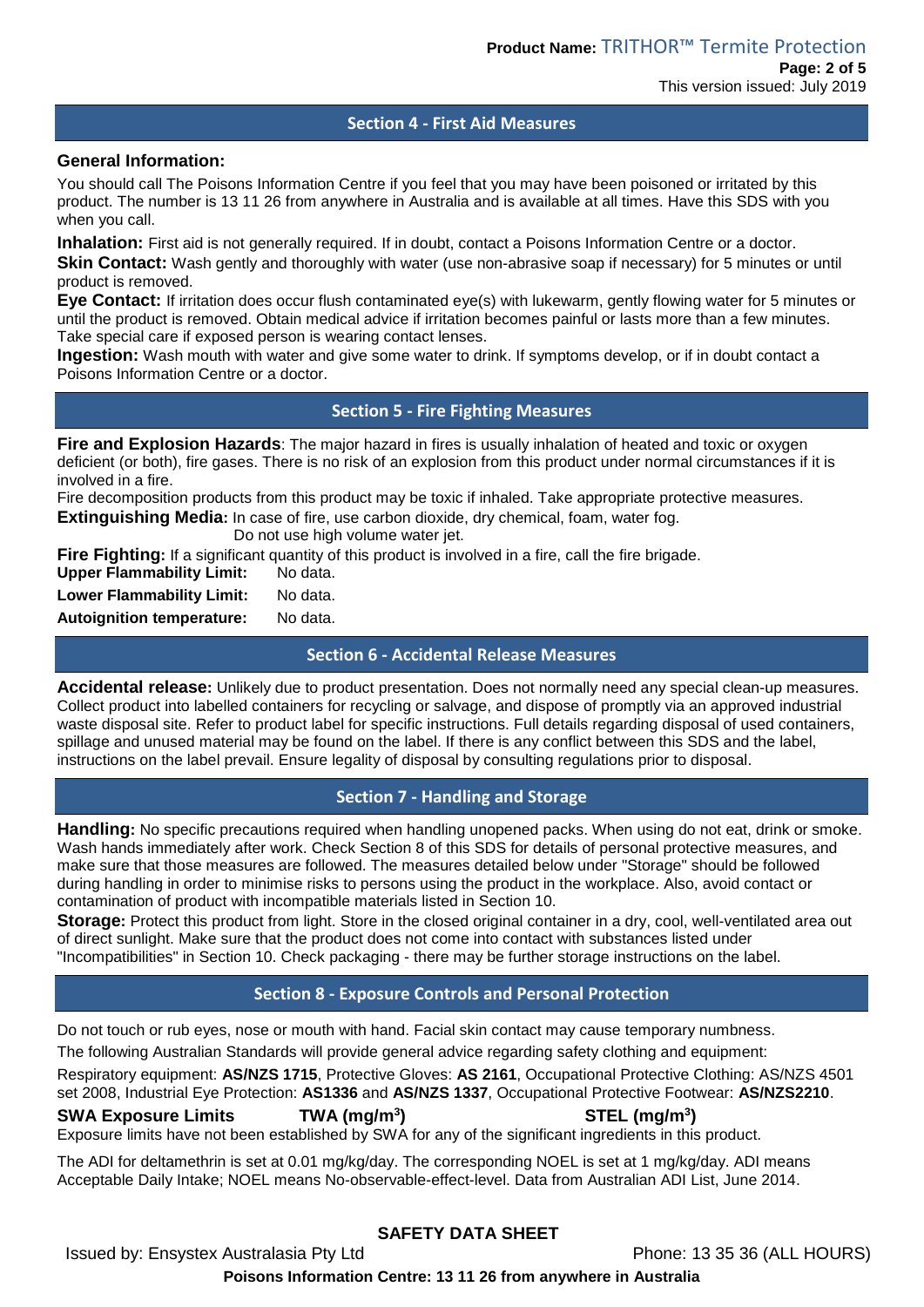# **Product Name:** TRITHOR™ Termite Protection

**Page: 3 of 5** This version issued: July 2019

No special equipment is usually needed when occasionally handling small quantities. The following instructions are for bulk handling or where regular exposure in an occupational setting occurs without proper containment systems. **Ventilation:** This product should be used in a well-ventilated area. If natural ventilation is inadequate, use of a fan is suggested.

**Eye Protection:** Not usually required. **Skin Protection: Not usually required. Respirator:** Not usually required.

## **Section 9 - Physical and Chemical Properties:**

| <b>Physical Description &amp; colour:</b> | White inner core with membrane top (blue) and bottom (yellow). |
|-------------------------------------------|----------------------------------------------------------------|
| Odour:                                    | No odour.                                                      |
| <b>Boiling Point:</b>                     | Not available.                                                 |
| <b>Freezing/Melting Point:</b>            | No specific data. Solid at normal temperatures.                |
| <b>Volatiles:</b>                         | Nil at $100 °C$ .                                              |
| <b>Vapour Pressure:</b>                   | Nil at normal ambient temperatures.                            |
| <b>Vapour Density:</b>                    | Not applicable.                                                |
| <b>Specific Gravity:</b>                  | No data.                                                       |
| <b>Water Solubility:</b>                  | Insoluble.                                                     |
| pH:                                       | No data. Expected to be neutral.                               |
| <b>Volatility:</b>                        | Nil at normal ambient temperatures.                            |
| <b>Odour Threshold:</b>                   | No data.                                                       |
| <b>Evaporation Rate:</b>                  | Not applicable.                                                |
| <b>Coeff Oil/water distribution:</b>      | No data                                                        |
| <b>Viscosity:</b>                         | Not applicable.                                                |
| <b>Autoignition temp:</b>                 | No data.                                                       |

## **Section 10 - Stability and Reactivity**

**Reactivity**: This product is unlikely to react or decompose under normal storage conditions. However, if you have any doubts, contact the supplier for advice on shelf life properties.

**Conditions to Avoid:** Protect this product from light. Store in the closed original container in a dry, cool, wellventilated area out of direct sunlight.

**Incompatibilities:** Strong oxidising agents.

**Fire Decomposition:** Combustion forms carbon dioxide, and if incomplete, carbon monoxide and possibly smoke. Water is also formed. Carbon monoxide poisoning produces headache, weakness, nausea, dizziness, confusion, dimness of vision, disturbance of judgment, and unconsciousness followed by coma and death.

**Polymerisation:** This product will not undergo polymerisation reactions.

# **Section 11 - Toxicological Information**

## **Acute Toxicity:**

The acute oral LD<sub>50</sub> in male rats ranged from 128 mg/kg to greater than 5,000 mg/kg depending on the carrier and conditions of the study; the LD $_{50}$  for female rats was 52 mg/kg and other published values range from 31 to 139 mg/kg. Values ranging from 21 to 34 mg/kg were obtained for mice; while dogs had a reported LD<sub>50</sub> of 300 mg/kg. The acute percutaneous LD $_{50}$  for rats was reported to be greater than 2,000 mg/kg; greater than 10,000 mg/kg for quail; and greater than 4,640 mg/kg for ducks. The acute dermal LD<sub>50</sub> for rabbits was greater than 2,000 mg/kg. No skin irritation and slight eye irritation were reported.

**Chronic Toxicity:** Workers exposed to technical grade deltamethrin during its manufacture over 7-8 years experienced transient skin and mucous membrane irritation, which could be prevented by the use of gloves and face masks. No other ill effects were seen.

**Reproductive Effects:** Oral administration of deltamethrin to mice on days 7 to 16 of gestation produced a dosagerelated reduction of weight gain but no effect on numbers of implants, foetal mortality, foetal weight or malformations. **Teratogenic Effects:** No reported teratogenic effects.

**Mutagenic Effects:** No reported mutagenic effects.

**Carcinogenic Effects:** No reported carcinogenic effects.

**Organ Toxicity:** Deltamethrin is hydrolysed by liver microsomal enzymes to 3-(2,2dibromovinyl) 2,2-cyclopropane carboxylic acid and 3-phenoxybenzaldehyde.

# **SAFETY DATA SHEET**

Issued by: Ensystex Australasia Pty Ltd Phone: 13 35 36 (ALL HOURS)

**Poisons Information Centre: 13 11 26 from anywhere in Australia**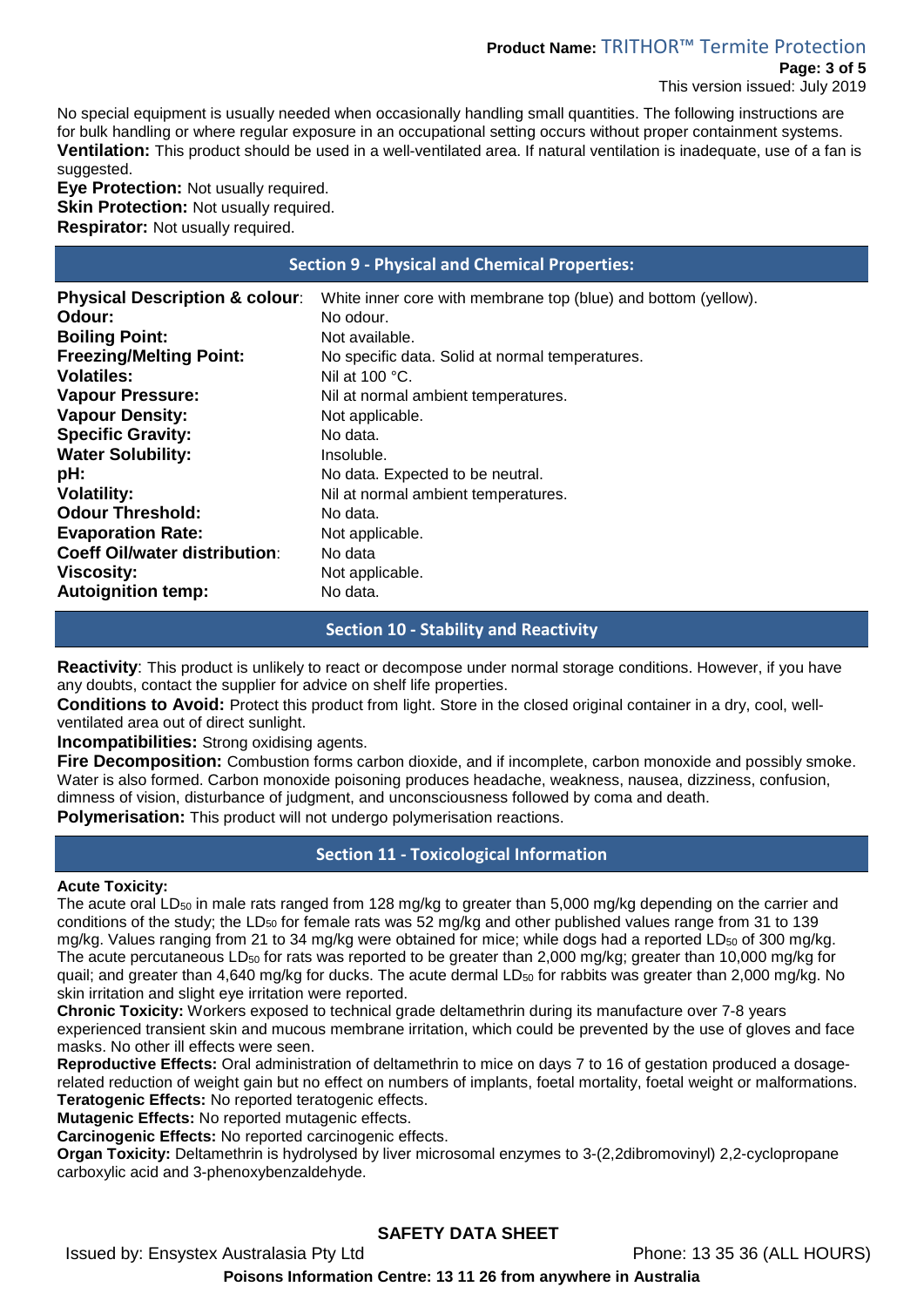This version issued: July 2019

## **Classification of Hazardous Ingredients**

Ingredient **Risk Phrases** 

No ingredient mentioned in the HSIS Database is present in this product at hazardous concentrations. There is no data to hand indicating any particular target organs.

## **Potential Health Effects**

## **Inhalation:**

**Short term exposure:** Significant inhalation exposure is considered to be unlikely. Available data indicates that this product is not harmful.

**Long Term exposure:** No data for health effects associated with long term inhalation.

### **Skin Contact:**

**Short term exposure:** Available data indicates that this product is not harmful. It should present no hazards in normal use. However, product may be irritating, but is unlikely to cause anything more than transient discomfort. **Long Term exposure:** No data for health effects associated with long term skin exposure.

### **Eye Contact:**

**Short term exposure:** This product may be irritating to eyes, but unlikely to cause more than transient discomfort. **Long Term exposure:** No data for health effects associated with long term eye exposure.

### **Ingestion:**

**Short term exposure:** Significant oral exposure is considered to be unlikely. However, this product may be irritating to mucous membranes but is unlikely to cause anything more than transient discomfort. **Long Term exposure:** No data for health effects associated with long term ingestion.

## **Carcinogen Status:**

**SWA:** No significant ingredient is classified as carcinogenic by SWA.

**NTP:** No significant ingredient is classified as carcinogenic by NTP.

**IARC:** Deltamethrin is Class 3 - unclassifiable as to carcinogenicity to humans.

See the IARC website for further details. A web address has not been provided as addresses frequently change.

## **Section 12 - Ecological Information**

Toxic to aquatic organisms, may cause long-term adverse effects to the aquatic environment. This product is not biodegradable.

**Effects on Birds:** The reported 8-day LC<sub>50</sub> for ducks was greater than 4,640 mg/kg diet; and greater than 10,000 mg/kg diet for quail.

**Effects on Aquatic Organisms:** As is common with many pyrethroids, deltamethrin has a high toxicity to fish under laboratory conditions. However, in field conditions under normal conditions of use, fish are not harmed. In laboratory trials, the LC $_{50}$  for fish was 1-10 micrograms/L. Aquatic fauna, particularly crustacea, may be affected, but fish are not harmed under normal conditions of use.

**Effects on Other Animals (Non-target species):** Deltamethrin is considered toxic to bees. Deltamethrin is very toxic over long periods to the predatory mite *Typhodromum pyri.* The parasitic wasp *Encarsia formosa*, released in greenhouses to combat whitefly, is too sensitive to allow a treatment with deltamethrin against excessive outbreaks of whiteflies. Deltamethrin had little or no effect on adults or cocoons of *Apanteles plutellae*, a parasite of the diamond back moth in India. Spiders were also indicated to be strongly affected in field investigations.

#### **ENVIRONMENTAL FATE**

**Breakdown of Chemical in Soil and Groundwater:** In soil, degradation occurs within 1-2 weeks.

**Breakdown of Chemical in Surface Water:** Deltamethrin in pond water was rapidly adsorbed, mostly by sediment, in addition to uptake by plants and evaporation into the air.

**Breakdown of Chemical in Vegetation:** About 10 days after use, there are no deltamethrin residues observed on plants. There is no known phytotoxicity to crops.

# **Section 13 - Disposal Considerations**

**Disposal:** Dispose of unused off-cuts by laying over the TRITHOR barrier at an installation site and cover with concrete slab or place in cavity wall. If this is not possible, off-cuts should be placed in a sealed plastic bag and disposed of via an approved industrial waste disposal site. Puncture and deliver empty packaging to an approved waste management facility in compliance with relevant local, state or territory government regulations. Do not burn empty containers or product.

# **SAFETY DATA SHEET**

Issued by: Ensystex Australasia Pty Ltd Phone: 13 35 36 (ALL HOURS)

**Poisons Information Centre: 13 11 26 from anywhere in Australia**